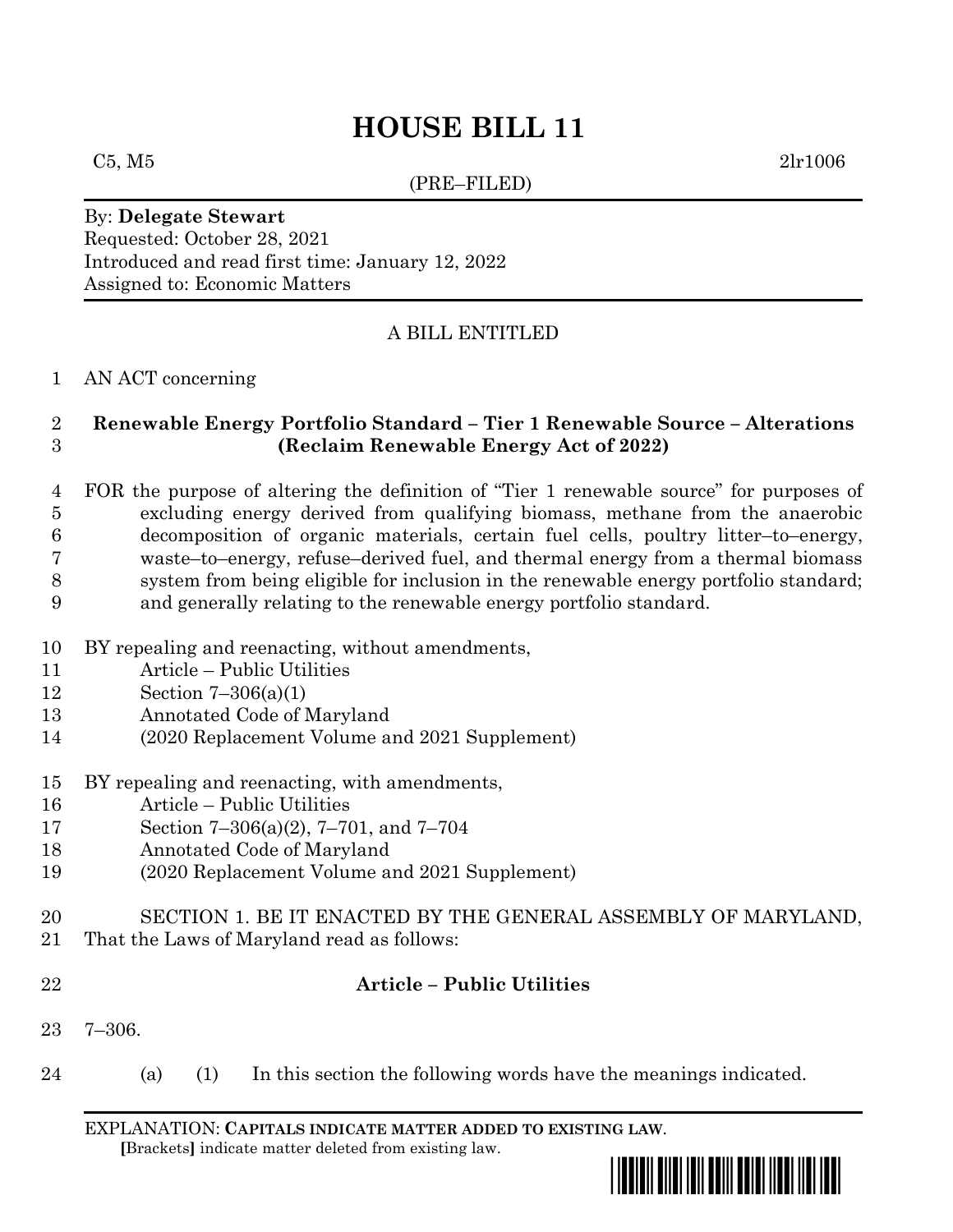(2) **(I)** "Biomass" means **[**"qualified biomass" as defined in § 7–701 of this title**] A NONHAZARDOUS, ORGANIC MATERIAL THAT IS AVAILABLE ON A RENEWABLE OR RECURRING BASIS, AND IS WASTE MATERIAL THAT IS SEGREGATED FROM INORGANIC WASTE MATERIAL AND IS DERIVED FROM SOURCES, INCLUDING: 1. EXCEPT FOR OLD GROWTH TIMBER, ANY OF THE FOLLOWING FOREST–RELATED RESOURCES: A. MILL RESIDUE, EXCEPT SAWDUST AND WOOD SHAVINGS; B. PRECOMMERCIAL SOFT WOOD THINNING; C. SLASH; D. BRUSH; OR E. YARD WASTE; 2. A PALLET, CRATE, OR DUNNAGE; 3. AGRICULTURAL AND SILVICULTURAL SOURCES, INCLUDING TREE CROPS, VINEYARD MATERIALS, GRAIN, LEGUMES, SUGAR, AND OTHER CROP BY–PRODUCTS OR RESIDUES; OR 4. GAS PRODUCED FROM THE ANAEROBIC DECOMPOSITION OF ANIMAL WASTE OR POULTRY WASTE**. **(II) "BIOMASS" INCLUDES BIOMASS LISTED IN SUBPARAGRAPH (I) OF THIS PARAGRAPH THAT IS USED FOR CO–FIRING. (III) "BIOMASS" DOES NOT INCLUDE: 1. UNSEGREGATED SOLID WASTE OR POSTCONSUMER WASTEPAPER; 2. BLACK LIQUOR, OR ANY PRODUCT DERIVED FROM BLACK LIQUOR; OR 3. AN INVASIVE EXOTIC PLANT SPECIES.** 7–701.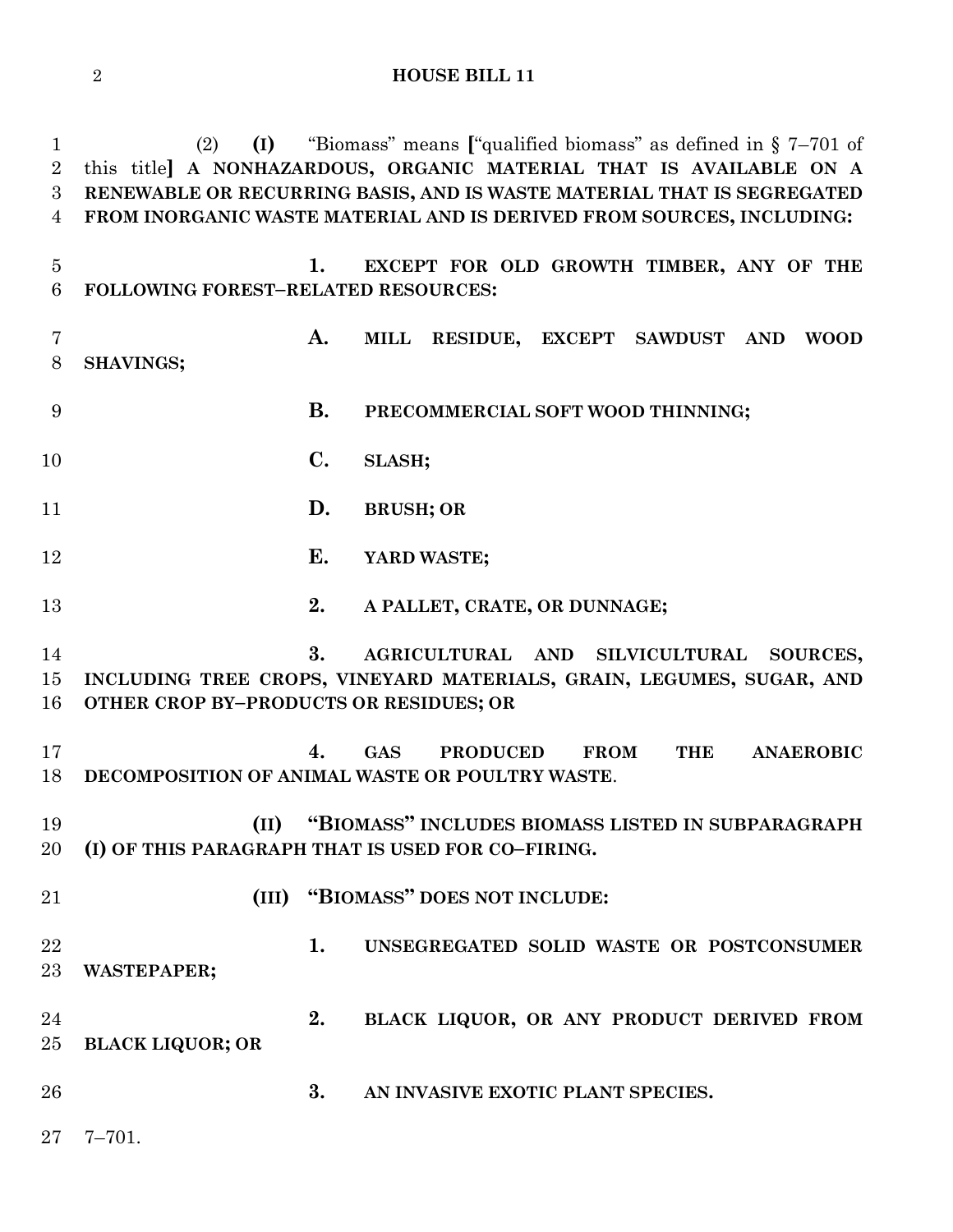(a) In this subtitle the following words have the meanings indicated. (b) "Administration" means the Maryland Energy Administration. (c) "Fund" means the Maryland Strategic Energy Investment Fund established under § 9–20B–05 of the State Government Article. (d) "Geothermal heating and cooling system" means a system that: (1) exchanges thermal energy from groundwater or a shallow ground source to generate thermal energy through a geothermal heat pump or a system of geothermal heat pumps interconnected with any geothermal extraction facility that is: (i) a closed loop or a series of closed loop systems in which fluid is permanently confined within a pipe or tubing and does not come in contact with the outside environment; or (ii) an open loop system in which ground or surface water is circulated in an environmentally safe manner directly into the facility and returned to the same aquifer or surface water source; (2) meets or exceeds the current federal Energy Star product specification standards; (3) is manufactured, installed, and operated in accordance with applicable government and industry standards; and (4) does not feed electricity back to the grid. (e) "Industrial process load" means the consumption of electricity by a manufacturing process at an establishment classified in the manufacturing sector under the North American Industry Classification System, Codes 31 through 33. **[**(e–1)**] (F)** "Legacy geothermal system" means a geothermal heating and cooling system that was placed in service on or before December 31, 2022. **[**(f)**] (G)** "Offshore wind energy" means energy generated by a qualified offshore wind project. **[**(g)**] (H)** "Offshore wind renewable energy credit" or "OREC" means a renewable energy credit equal to the generation attributes of 1 megawatt–hour of electricity that is derived from offshore wind energy. **[**(h)**] (I)** "Old growth timber" means timber from a forest: (1) at least 5 acres in size with a preponderance of old trees, of which the oldest exceed at least half the projected maximum attainable age for the species; and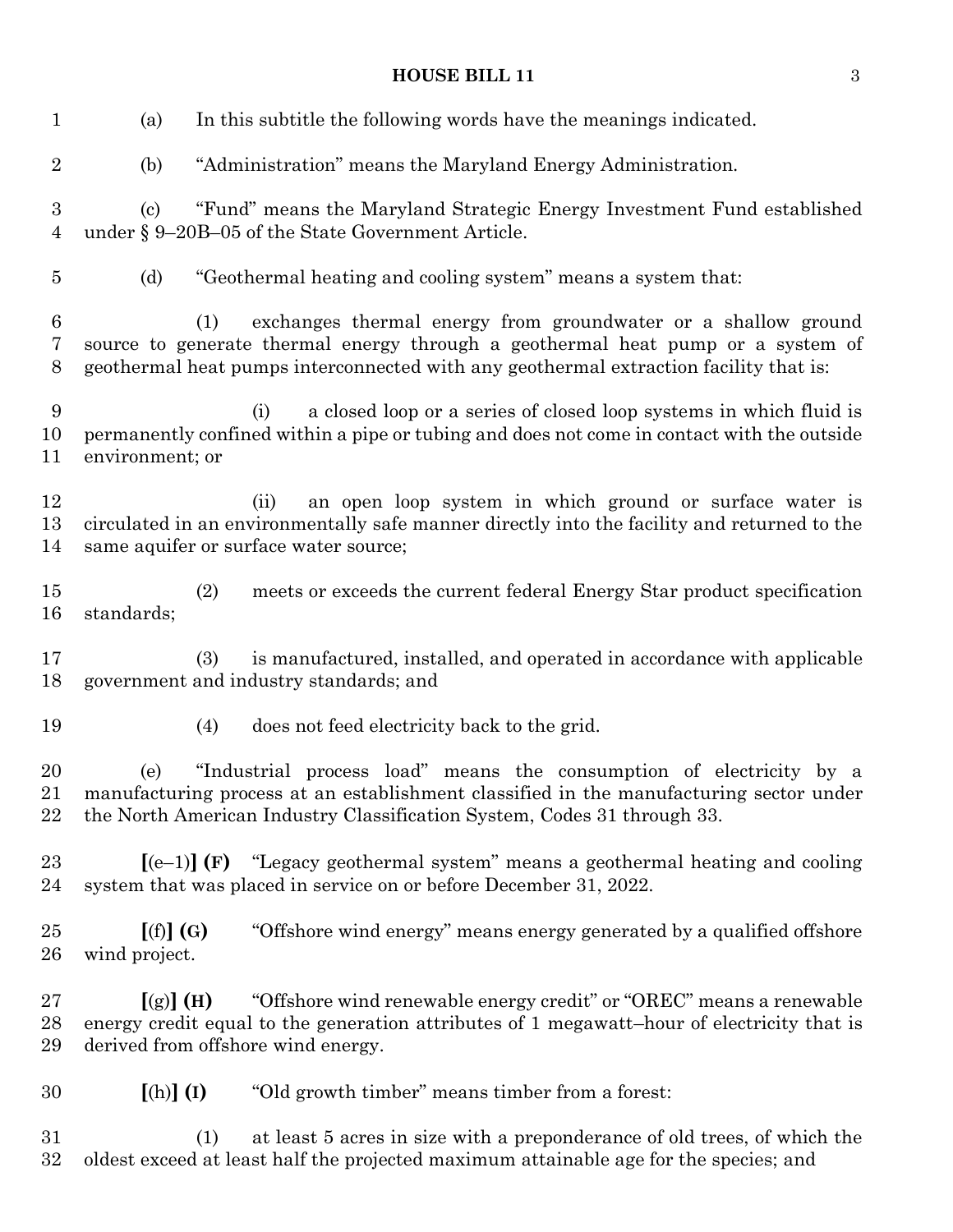(2) that exhibits several of the following characteristics: 2 (i) shade–tolerant species are present in all age and size classes; (ii) randomly distributed canopy gaps are present; (iii) a high degree of structural diversity characterized by multiple growth layers reflecting a broad spectrum of ages is present; (iv) an accumulation of dead wood of varying sizes and stages of decomposition accompanied by decadence in live dominant trees is present; and (v) pit and mound topography can be observed. **[**(i)**] (J)** "PJM region" means the control area administered by the PJM Interconnection, as the area may change from time to time. **[**(i–1)**] (K)** "Post–2022 geothermal system" means a geothermal heating and cooling system that is placed in service on or after January 1, 2023. **[**(j) "Poultry litter" means the fecal and urinary excretions of poultry, including wood shavings, sawdust, straw, rice hulls, and other bedding material for the disposition of manure.**] [**(k)**] (L)** "Qualified offshore wind project" means a wind turbine electricity generation facility, including the associated transmission–related interconnection facilities and equipment, that: (1) is located on the outer continental shelf of the Atlantic Ocean in an area that the United States Department of the Interior designates for leasing after coordination and consultation with the State in accordance with § 388(a) of the Energy Policy Act of 2005; and (2) interconnects to the PJM Interconnection grid at a point located on the Delmarva Peninsula. **[**(l) (1) "Qualifying biomass" means a nonhazardous, organic material that is available on a renewable or recurring basis, and is: (i) waste material that is segregated from inorganic waste material and is derived from sources including: 1. except for old growth timber, any of the following forest–related resources:

**HOUSE BILL 11**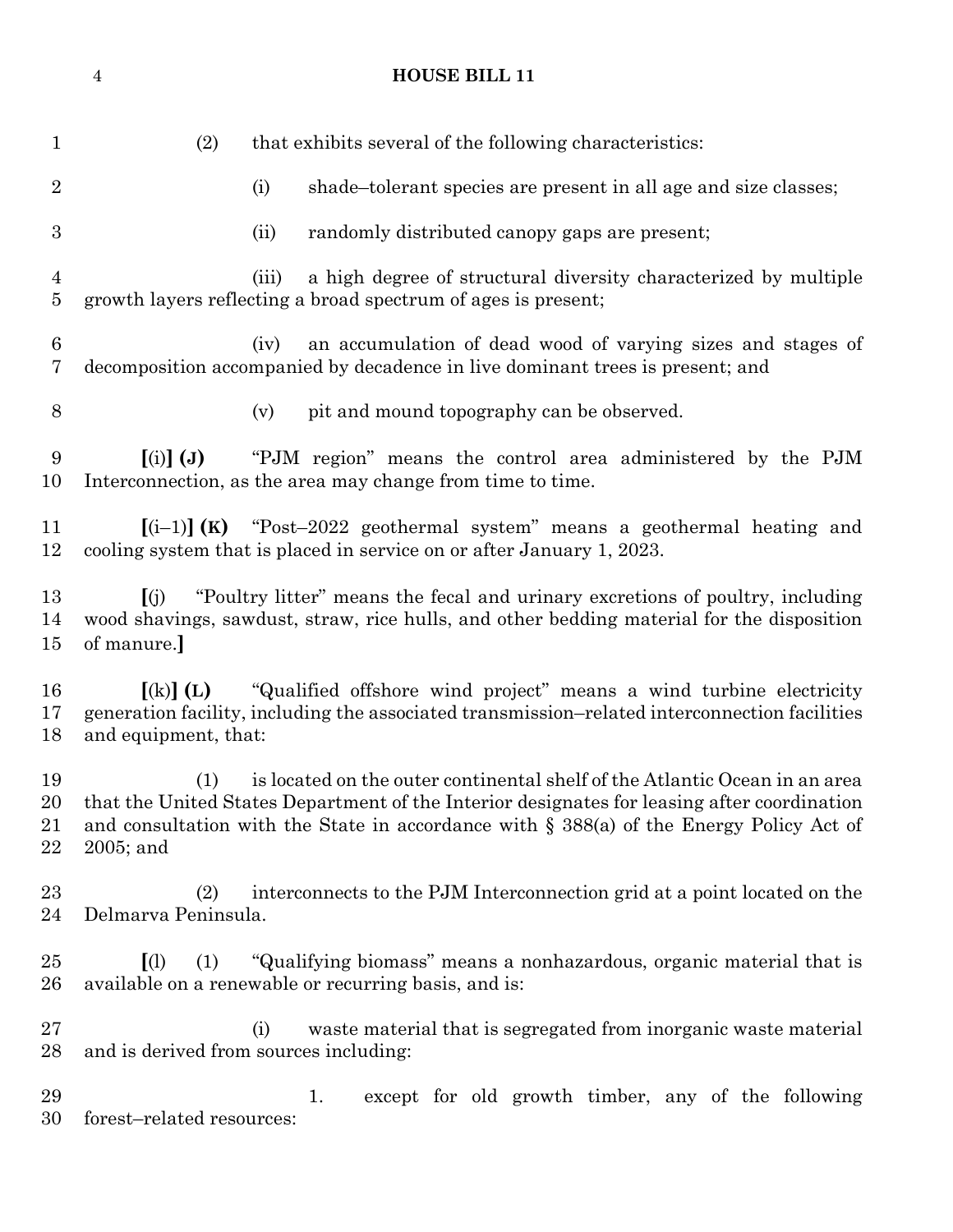| $\mathbf{1}$       |                                                      |       | A.                 | mill residue, except sawdust and wood shavings;                                                                                                                             |
|--------------------|------------------------------------------------------|-------|--------------------|-----------------------------------------------------------------------------------------------------------------------------------------------------------------------------|
| $\overline{2}$     |                                                      |       | <b>B.</b>          | precommercial soft wood thinning;                                                                                                                                           |
| $\boldsymbol{3}$   |                                                      |       | C.                 | slash;                                                                                                                                                                      |
| $\overline{4}$     |                                                      |       | D.                 | brush; or                                                                                                                                                                   |
| 5                  |                                                      |       | Ε.                 | yard waste;                                                                                                                                                                 |
| 6                  |                                                      |       | 2.                 | a pallet, crate, or dunnage;                                                                                                                                                |
| 7<br>8<br>9        | or                                                   |       | 3.                 | agricultural and silvicultural sources, including tree<br>crops, vineyard materials, grain, legumes, sugar, and other crop by-products or residues;                         |
| 10<br>11           | waste or poultry waste; or                           |       | 4.                 | gas produced from the anaerobic decomposition of animal                                                                                                                     |
| 12<br>13           |                                                      | (ii)  |                    | a plant that is cultivated exclusively for purposes of being used<br>at a Tier 1 renewable source or a Tier 2 renewable source to produce electricity.                      |
| 14<br>15           | (2)                                                  |       |                    | "Qualifying biomass" includes biomass listed in paragraph (1) of this<br>subsection that is used for co-firing, subject to $\S 7-704(d)$ of this subtitle.                  |
| 16                 | (3)                                                  |       |                    | "Qualifying biomass" does not include:                                                                                                                                      |
| 17                 |                                                      | (i)   |                    | unsegregated solid waste or postconsumer wastepaper;                                                                                                                        |
| 18                 |                                                      | (ii)  |                    | black liquor, or any product derived from black liquor; or                                                                                                                  |
| 19                 |                                                      | (iii) |                    | an invasive exotic plant species.                                                                                                                                           |
| 20<br>21<br>22     | (m)<br>or a Tier 2 renewable source that is located: |       |                    | "Renewable energy credit" or "credit" means a credit equal to the generation<br>attributes of 1 megawatt-hour of electricity that is derived from a Tier 1 renewable source |
| 23                 | (1)                                                  |       | in the PJM region; |                                                                                                                                                                             |
| 24<br>$25\,$<br>26 | (2)<br>or                                            |       |                    | outside the area described in item (1) of this subsection but in a control<br>area that is adjacent to the PJM region, if the electricity is delivered into the PJM region; |
| $27\,$             | (3)                                                  |       |                    | on the outer continental shelf of the Atlantic Ocean in an area that:                                                                                                       |
|                    |                                                      |       |                    |                                                                                                                                                                             |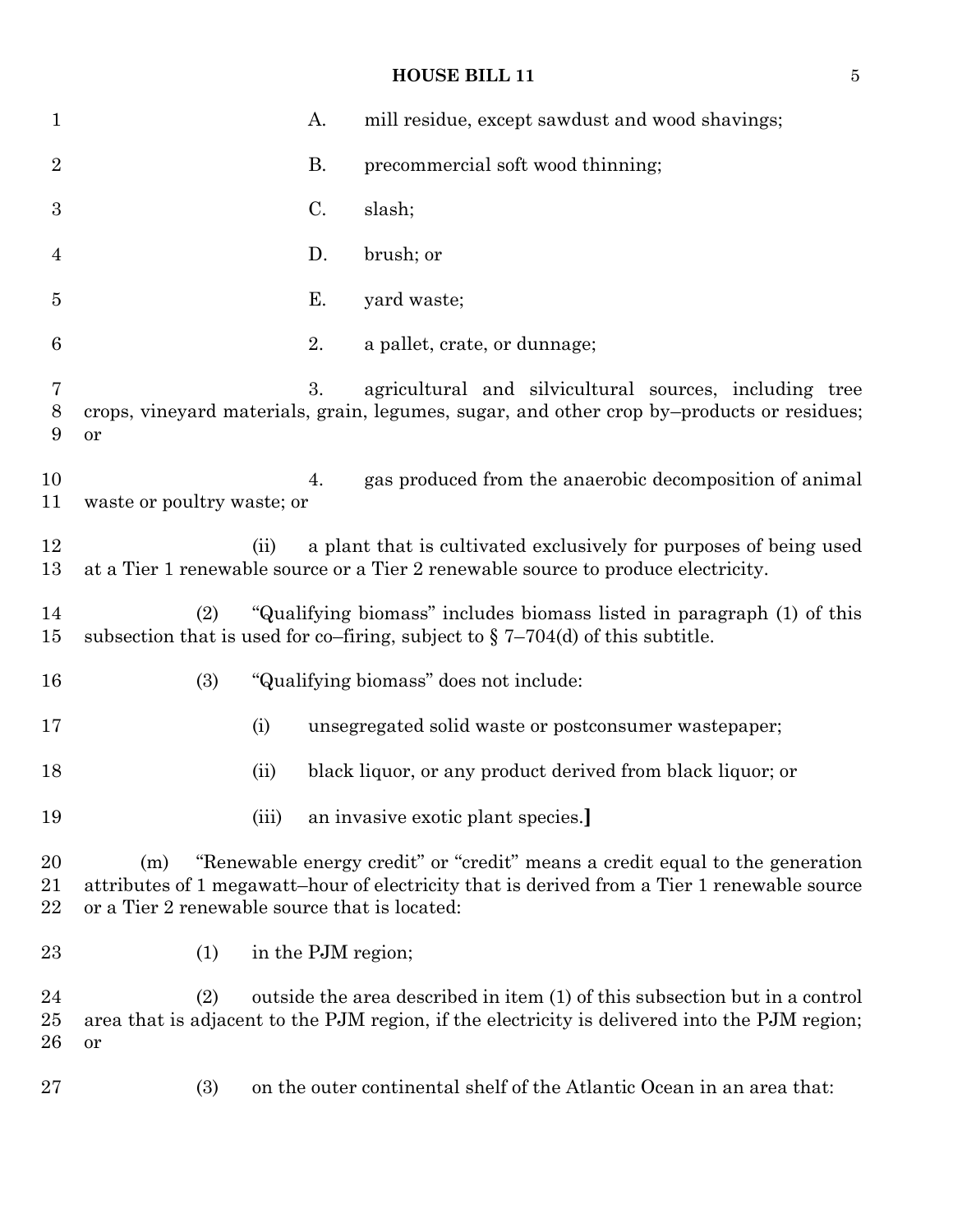| $\mathbf{1}$<br>$\overline{2}$<br>3 | the Energy Policy Act of 2005; and                                                                                                                                                                                                                                    | (i)  | the United States Department of the Interior designates for<br>leasing after coordination and consultation with the State in accordance with $\S 388(a)$ of                                                               |  |  |  |
|-------------------------------------|-----------------------------------------------------------------------------------------------------------------------------------------------------------------------------------------------------------------------------------------------------------------------|------|---------------------------------------------------------------------------------------------------------------------------------------------------------------------------------------------------------------------------|--|--|--|
| $\overline{4}$                      |                                                                                                                                                                                                                                                                       | (ii) | is between 10 and 80 miles off the coast of the State.                                                                                                                                                                    |  |  |  |
| $\overline{5}$<br>6<br>7            | "Renewable energy portfolio standard" or "standard" means the percentage of<br>(n)<br>electricity sales at retail in the State that is to be derived from Tier 1 renewable sources<br>and Tier 2 renewable sources in accordance with $\S$ 7-703(b) of this subtitle. |      |                                                                                                                                                                                                                           |  |  |  |
| $8\phantom{1}$<br>9                 | "Renewable on-site generator" means a person who generates electricity on<br>$\left( 0 \right)$<br>site from a Tier 1 renewable source or a Tier 2 renewable source for the person's own use.                                                                         |      |                                                                                                                                                                                                                           |  |  |  |
| 10                                  | (p)                                                                                                                                                                                                                                                                   |      | "Round 1 offshore wind project" means a qualified offshore wind project that:                                                                                                                                             |  |  |  |
| 11                                  | (1)                                                                                                                                                                                                                                                                   |      | is between 10 and 30 miles off the coast of the State; and                                                                                                                                                                |  |  |  |
| 12<br>13                            | (2)<br>1, 2017.                                                                                                                                                                                                                                                       |      | the Commission approved under $\S$ 7-704.1 of this subtitle before July                                                                                                                                                   |  |  |  |
| 14<br>15                            | $[(p-1)] (Q)$<br>that:                                                                                                                                                                                                                                                |      | "Round 2 offshore wind project" means a qualified offshore wind project                                                                                                                                                   |  |  |  |
| 16                                  | (1)                                                                                                                                                                                                                                                                   |      | is not less than 10 miles off the coast of the State; and                                                                                                                                                                 |  |  |  |
| 17<br>18                            | (2)<br>July 1, 2017.                                                                                                                                                                                                                                                  |      | the Commission approves under $\S$ 7-704.1 of this subtitle on or after                                                                                                                                                   |  |  |  |
| 19                                  | [(q)](R)                                                                                                                                                                                                                                                              | (1)  | "Solar water heating system" means a system that:                                                                                                                                                                         |  |  |  |
| 20<br>21<br>22                      |                                                                                                                                                                                                                                                                       | (i)  | consists of glazed liquid-type flat-plate or tubular solar<br>collectors or concentrating solar thermal collectors as defined and certified to the OG-100<br>standard of the Solar Ratings and Certification Corporation; |  |  |  |
| 23<br>24                            | water; and                                                                                                                                                                                                                                                            | (ii) | generates energy using solar radiation for the purpose of heating                                                                                                                                                         |  |  |  |

(iii) does not feed electricity back to the electric grid.

 (2) "Solar water heating system" does not include a system that generates energy using solar radiation for the sole purpose of heating a hot tub or swimming pool.

- **[**(r) "Thermal biomass system" means a system that:
- (1) uses: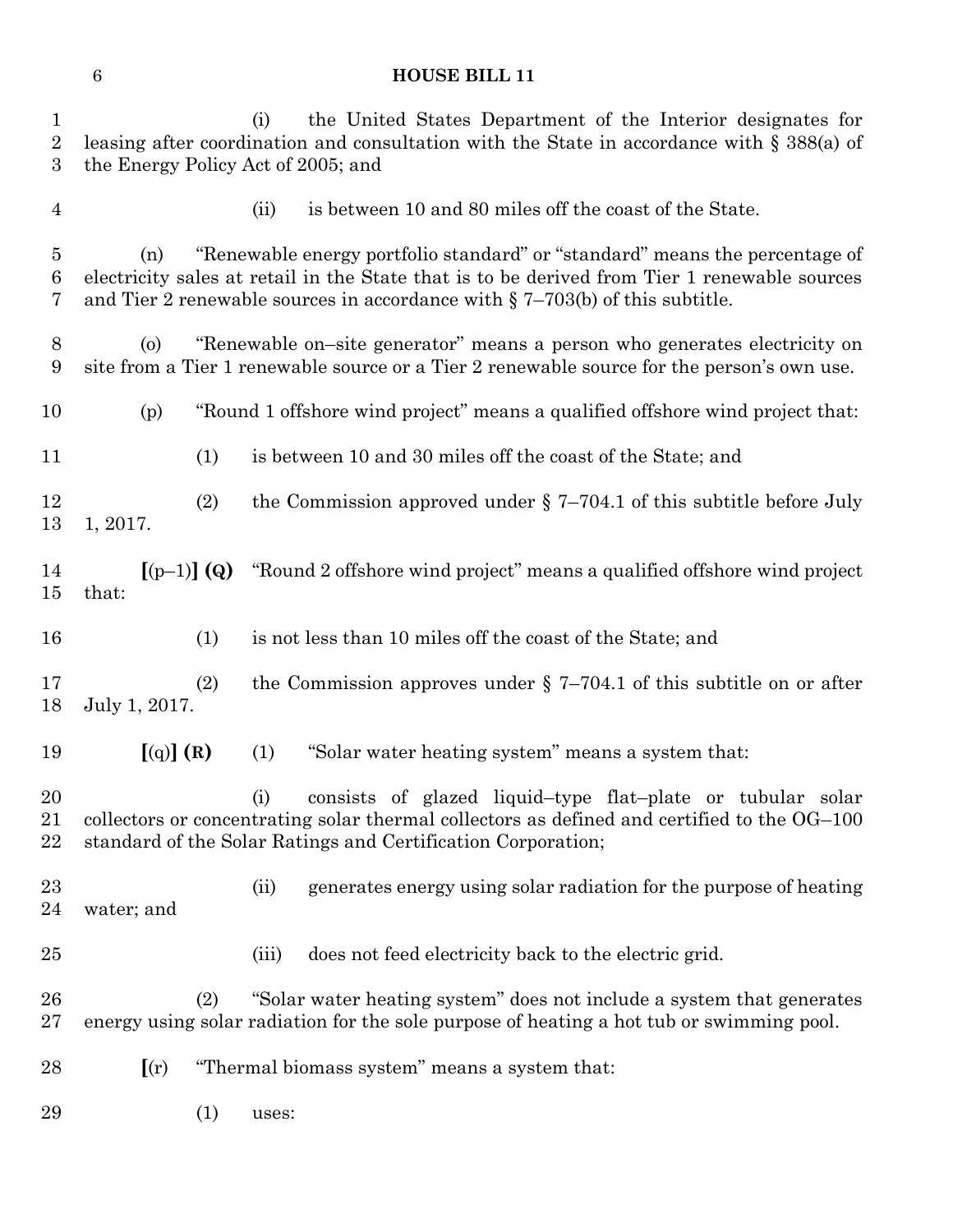(i) primarily animal manure, including poultry litter, and associated bedding to generate thermal energy; and (ii) food waste or qualifying biomass for the remainder of the feedstock; (2) is used in the State; and (3) complies with all applicable State and federal statutes and regulations, as determined by the appropriate regulatory authority.**]** (s) "Tier 1 renewable source" means one or more of the following types of energy sources: (1) solar energy, including energy from photovoltaic technologies and solar water heating systems; (2) wind; (3) **[**qualifying biomass; (4) methane from the anaerobic decomposition of organic materials in a landfill or wastewater treatment plant; (5)**]** geothermal, including energy generated through geothermal exchange from or thermal energy avoided by, groundwater or a shallow ground source; **[**(6)**] (4)** ocean, including energy from waves, tides, currents, and thermal differences; **[**(7) a fuel cell that produces electricity from a Tier 1 renewable source under item (3) or (4) of this subsection; (8)**] (5)** a small hydroelectric power plant of less than 30 megawatts in capacity that is licensed or exempt from licensing by the Federal Energy Regulatory Commission; **[**(9) poultry litter–to–energy; (10) waste–to–energy; (11) refuse–derived fuel; (12) thermal energy from a thermal biomass system;**]** and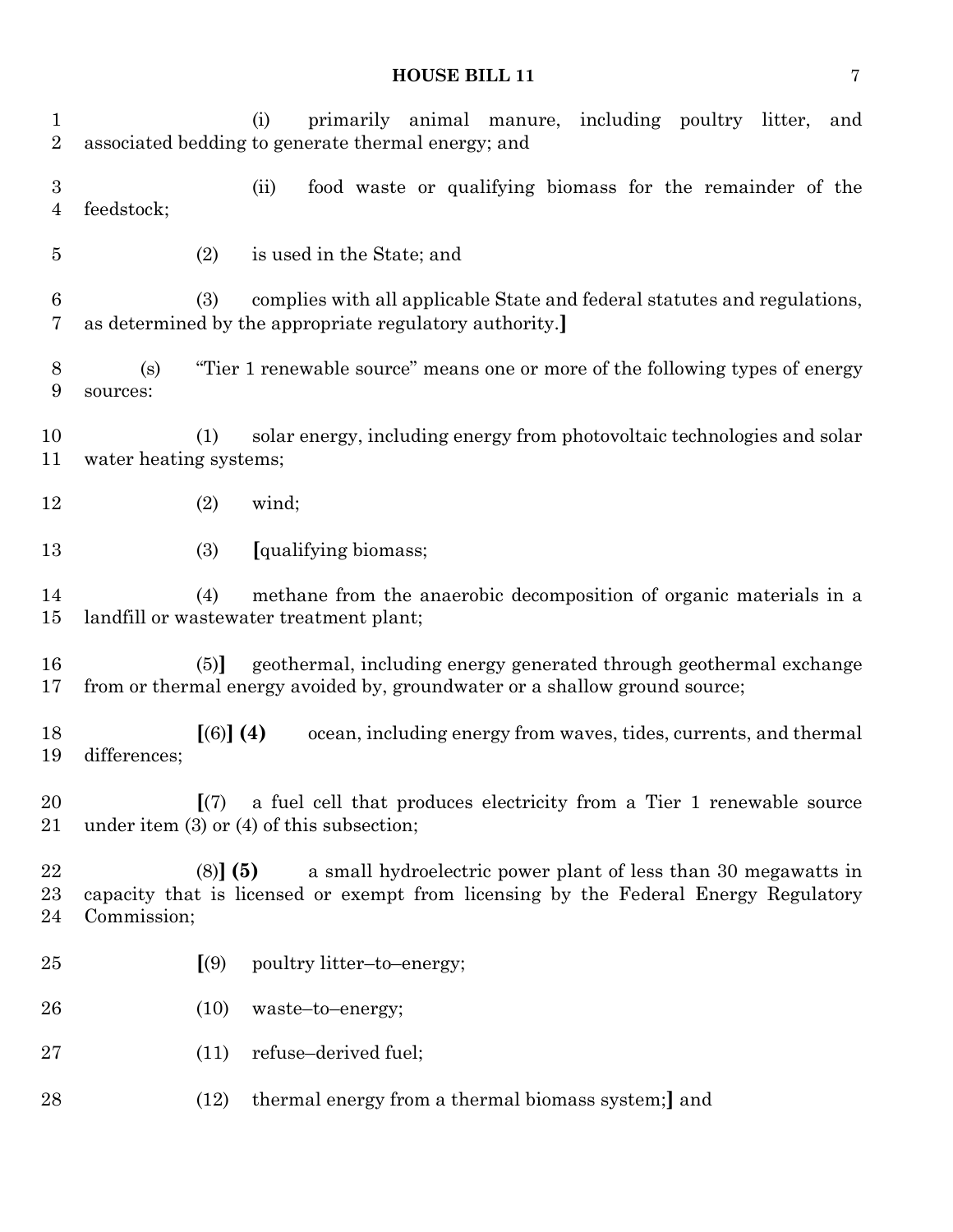**[**(13)**] (6)** raw or treated wastewater used as a heat source or sink for a heating or cooling system. (t) "Tier 2 renewable source" means hydroelectric power other than pump storage generation. 7–704. (a) (1) Energy from a Tier 1 renewable source: (i) is eligible for inclusion in meeting the renewable energy portfolio standard regardless of when the generating system or facility was placed in service; and (ii) may be applied to the percentage requirements of the standard for either Tier 1 renewable sources or Tier 2 renewable sources. (2) (i) Energy from a Tier 1 renewable source under **[**§ 7–701(s)(1), (5), (9), (10), or (11)**] § 7–701(S)(1) OR (3)** of this subtitle is eligible for inclusion in meeting the renewable energy portfolio standard only if the source is connected with the electric distribution grid serving Maryland. (ii) Energy from a Tier 1 renewable source under **[**§ 7–701(s)(13)**] § 7–701(S)(6)** of this subtitle is eligible for inclusion in meeting the renewable energy portfolio standard only if the source: 18 18 1. is connected with the electric distribution grid serving Maryland; or 2. processes wastewater from Maryland residents. (iii) If the owner of a solar generating system in this State chooses to sell solar renewable energy credits from that system, the owner must first offer the credits for sale to an electricity supplier or electric company that shall apply them toward compliance with the renewable energy portfolio standard under § 7–703 of this subtitle. (3) Energy from a Tier 1 renewable source under **[**§ 7–701(s)(8)**] § 7–701(S)(5)** of this subtitle is eligible for inclusion in meeting the renewable energy portfolio standard if it is generated at a dam that existed as of January 1, 2004, even if a system or facility that is capable of generating electricity did not exist on that date. 29 (4) Energy from a Tier 2 renewable source under  $\S 7-701(t)$  of this subtitle is eligible for inclusion in meeting the renewable energy portfolio standard if it is generated at a system or facility that existed and was operational as of January 1, 2004, even if the facility or system was not capable of generating electricity on that date. (b) On or after January 1, 2004, an electricity supplier may: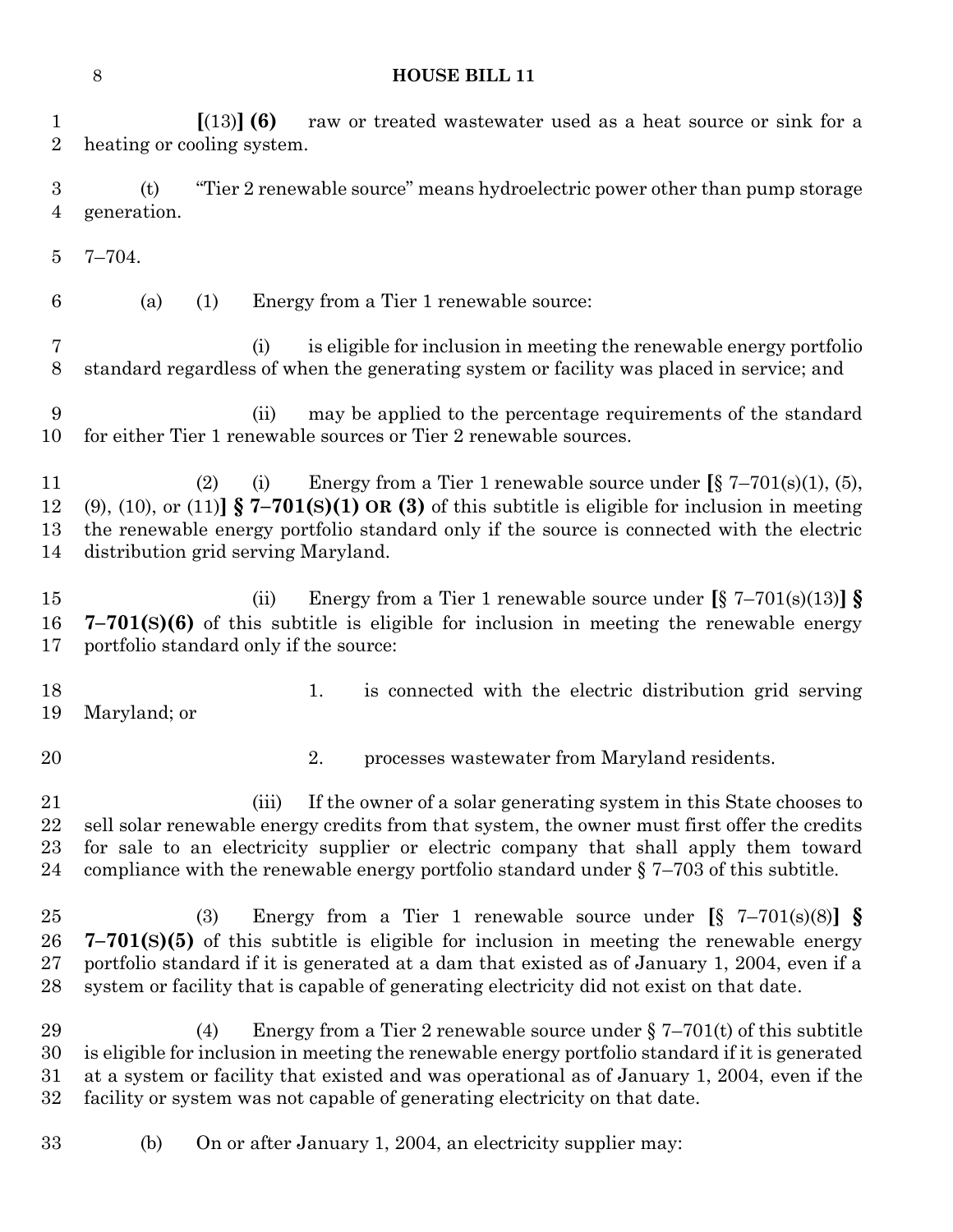| $\mathbf{1}$             | (1)                                                                                                                                                                                                                |      | receive renewable energy credits; and                                                                                                                                                                                                                       |  |
|--------------------------|--------------------------------------------------------------------------------------------------------------------------------------------------------------------------------------------------------------------|------|-------------------------------------------------------------------------------------------------------------------------------------------------------------------------------------------------------------------------------------------------------------|--|
| $\overline{2}$           | (2)                                                                                                                                                                                                                |      | accumulate renewable energy credits under this subtitle.                                                                                                                                                                                                    |  |
| $\boldsymbol{3}$<br>4    | (1)<br>(c)<br>service on or after January 1, 2004.                                                                                                                                                                 |      | This subsection applies only to a generating facility that is placed in                                                                                                                                                                                     |  |
| $\overline{5}$<br>6<br>7 | (2)<br>derived from wind.                                                                                                                                                                                          | (i)  | On or before December 31, 2005, an electricity supplier shall<br>receive 120% credit toward meeting the renewable energy portfolio standard for energy                                                                                                      |  |
| 8<br>9<br>10             |                                                                                                                                                                                                                    | (ii) | After December 31, 2005, and on or before December 31, 2008,<br>an electricity supplier shall receive 110% credit toward meeting the renewable energy<br>portfolio standard for energy derived from wind.                                                   |  |
| 11<br>12<br>13           | (3)                                                                                                                                                                                                                |      | On or before December 31, 2008, an electricity supplier shall receive<br>110% credit toward meeting the renewable energy portfolio standard for energy derived<br>from methane under $\S 7-701(r)(4)$ of this subtitle.]                                    |  |
| 14<br>$15\,$<br>16       | An electricity supplier shall receive credit toward meeting the renewable<br>$\lceil$ (d)<br>energy portfolio standard for electricity derived from the biomass fraction of biomass<br>co–fired with other fuels.] |      |                                                                                                                                                                                                                                                             |  |
|                          |                                                                                                                                                                                                                    |      |                                                                                                                                                                                                                                                             |  |
| 17                       | $[$ (e) $]$ (D)                                                                                                                                                                                                    | (1)  | In this subsection, "customer" means:                                                                                                                                                                                                                       |  |
| 18<br>19                 | service; or                                                                                                                                                                                                        | (i)  | an industrial electric customer that is not on standard offer                                                                                                                                                                                               |  |
| 20                       |                                                                                                                                                                                                                    | (ii) | a renewable on-site generator.                                                                                                                                                                                                                              |  |
| $21\,$<br>22             | (2)<br>credits.                                                                                                                                                                                                    |      | This subsection does not apply to offshore wind renewable energy                                                                                                                                                                                            |  |
| $^{23}$<br>24<br>$25\,$  | (3)<br>renewable on-site generator.                                                                                                                                                                                | (i)  | A customer may independently acquire renewable energy credits<br>to satisfy the standards applicable to the customer's load, including credits created by a                                                                                                 |  |
| 26<br>27<br>28           |                                                                                                                                                                                                                    | (i)  | Credits that a customer transfers to its electricity supplier to<br>meet the standard and that the electricity supplier relies on in submitting its compliance<br>report may not be resold or retransferred by the customer or by the electricity supplier. |  |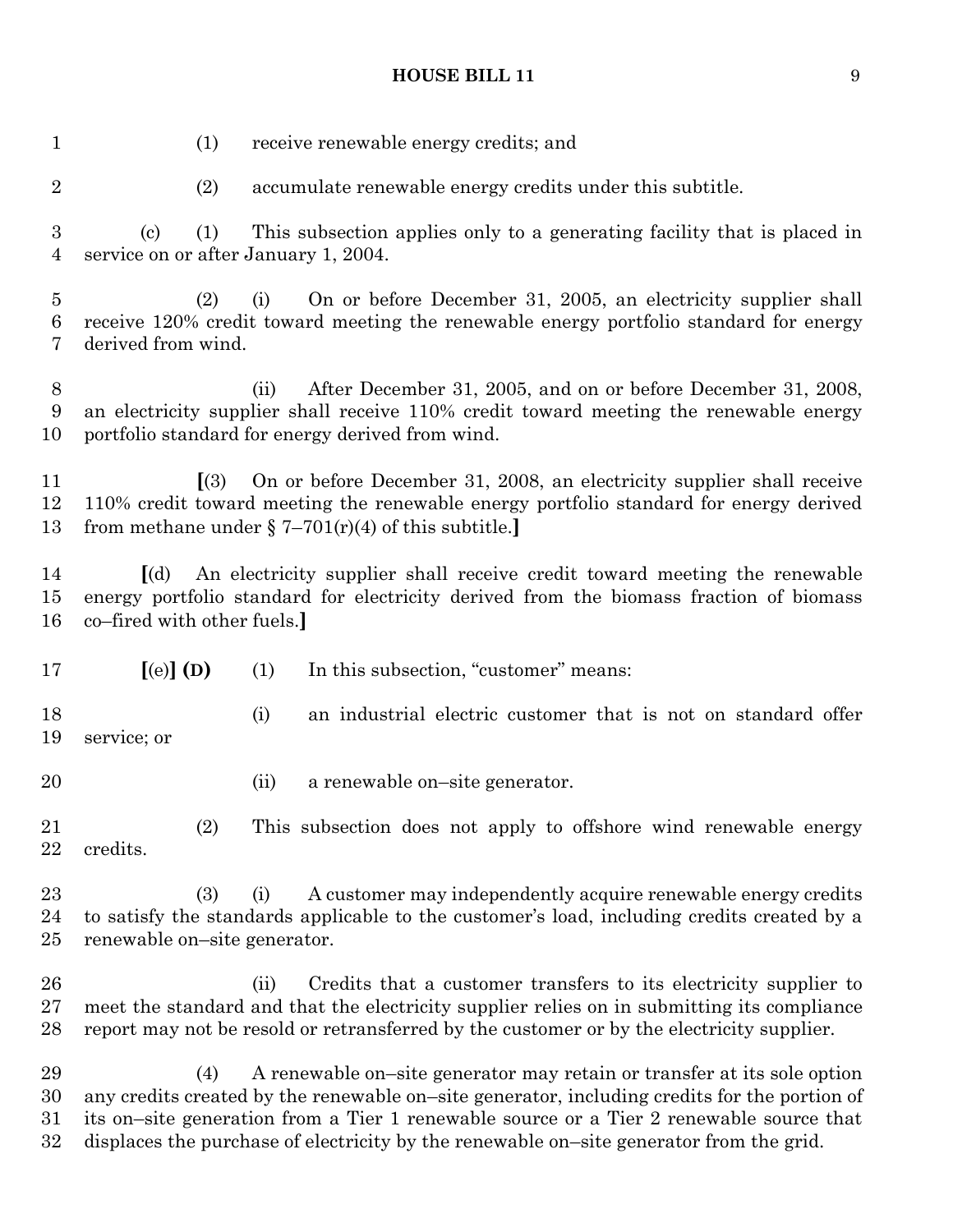(5) A customer that satisfies the standard applicable to the customer's load 2 under this subsection may not be required to contribute to a compliance fee recovered under § 7–706 of this subtitle.

 (6) The Commission shall adopt regulations governing the application and transfer of credits under this subsection consistent with federal law.

 **[**(f) (1)**] (E)** In order to create a renewable energy credit, a Tier 1 renewable source or Tier 2 renewable source must substantially comply with all applicable environmental and administrative requirements, including air quality, water quality, solid waste, and right–to–know provisions, permit conditions, and administrative orders.

 **[**(2) (i) This paragraph applies to Tier 1 renewable sources that incinerate solid waste.

 (ii) At least 80% of the solid waste incinerated at a Tier 1 renewable source facility shall be collected from:

 1. for areas in Maryland, jurisdictions that achieve the recycling rates required under § 9–505 of the Environment Article; and

 2. for other states, jurisdictions for which the electricity supplier demonstrates recycling substantially comparable to that required under § 9–505 of the Environment Article, in accordance with regulations of the Commission.

 (iii) An electricity supplier may report credits received under this paragraph based on compliance by the facility with the percentage requirement of subparagraph (ii) of this paragraph during the year immediately preceding the year in which the electricity supplier receives the credit to apply to the standard.**]**

 **[**(g)**] (F)** (1) Energy from a solar water heating system is eligible for inclusion in meeting the renewable energy portfolio standard.

 (2) A person that owns and operates a solar water heating system shall receive a renewable energy credit equal to the amount of energy, converted from BTUs to kilowatt–hours, that is generated by the system that is used by the person for water heating.

 (3) The total amount of energy generated and consumed for a nonresidential or commercial solar water heating system shall be measured by an on–site meter that meets the required performance standards of the International Organization of Legal Metrology.

 (4) The total amount of energy generated and consumed by a residential solar water heating system shall be: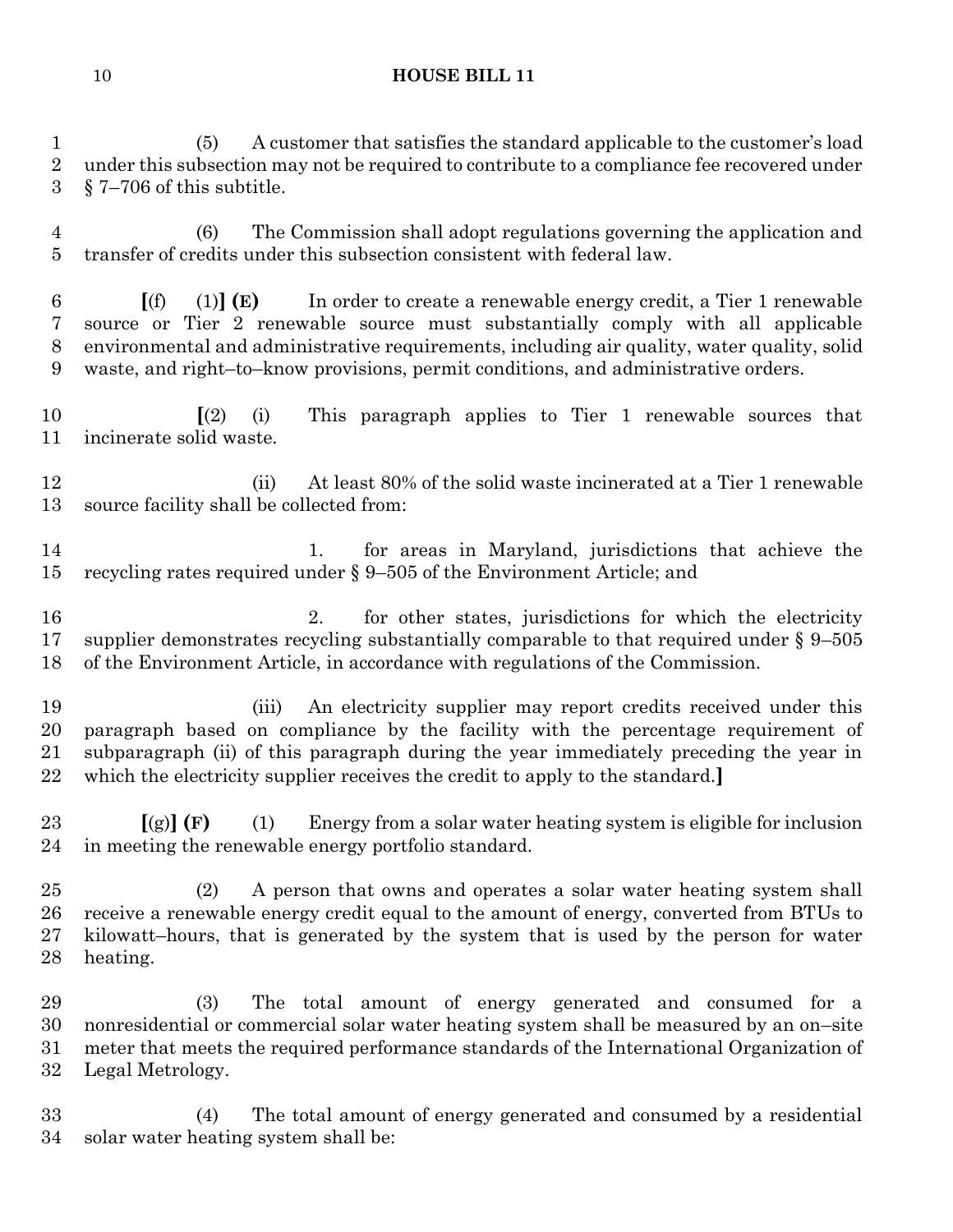(i) measured by a meter that meets the required standards of the International Organization of Legal Metrology; or

 (ii) 1. Measured by the Solar Ratings and Certification Corporation's OG–300 thermal performance rating for the system or an equivalent certification that the Commission approves in consultation with the Administration; and

 2. certified to the OG–300 standard of the Solar Ratings and Certification Corporation or an equivalent certification body that the Commission approves in consultation with the Administration.

 (5) A residential solar water heating system shall be installed in accordance with applicable State and local plumbing codes.

 (6) A residential solar water heating system may not produce more than five solar renewable energy credits in any 1 year.

 **[**(h)**] (G)** (1) Except as provided in paragraph (6) of this subsection, energy from a geothermal heating and cooling system including energy from a legacy geothermal system and energy from a post–2022 geothermal system, is eligible for inclusion in meeting the renewable energy portfolio standard.

 (2) A person shall receive a renewable energy credit equal to the amount of energy, converted from BTUs to kilowatt–hours, that is generated by a geothermal heating and cooling system for space heating and cooling or water heating if the person:

- 
- 20 (i) owns and operates the system;

(ii) leases and operates the system; or

 (iii) contracts with a third party who owns and operates the portion of the system that consists of:

24 1. a closed loop or a series of closed loop systems in which fluid is permanently confined within a pipe or tubing and does not come in contact with the outside environment; or

27 2. an open loop system in which ground or surface water is circulated in an environmentally safe manner directly into the facility and returned to the same aquifer or surface water source.

 (3) To determine the energy savings of a geothermal heating and cooling system for a residence, the Commission shall:

 (i) identify available energy consumption calculators developed by the geothermal heating and cooling industry;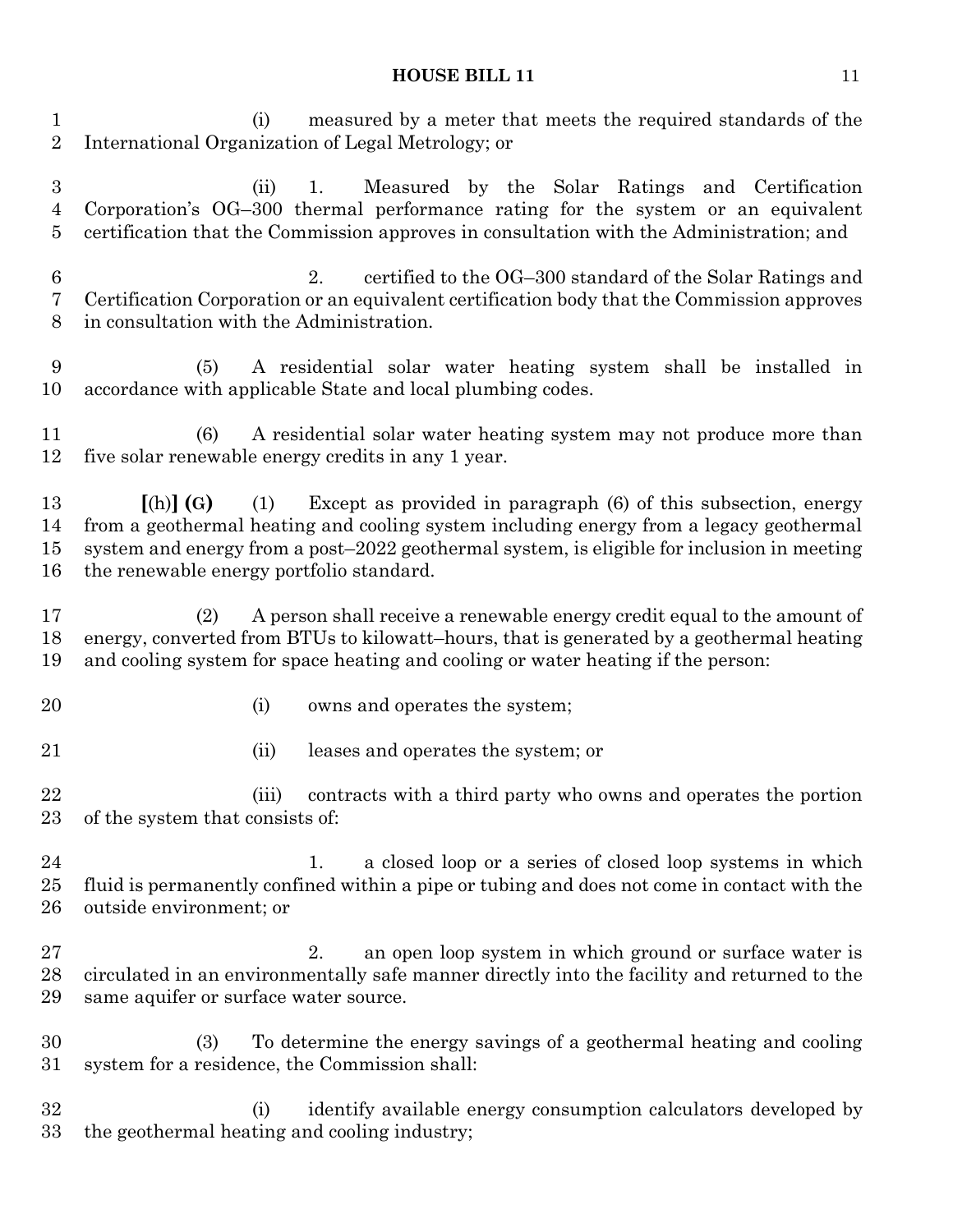(ii) collect the following data provided in the renewable energy credit application that: 1. describes the name of the applicant and the address at which the geothermal heating and cooling system is installed; and 2. provides the annual BTU energy savings attributable to home heating, cooling, and water heating; and (iii) in determining the annual amount of renewable energy credits awarded for the geothermal heating and cooling system, convert the annual BTUs into annual megawatt–hours. (4) To determine the energy savings of a nonresidential geothermal heating and cooling system, the Commission shall: (i) use the geothermal heating and cooling engineering technical system designs provided with the renewable energy credit application; and (ii) in determining the annual amount of renewable energy credits awarded for the geothermal heating and cooling system, convert the annual BTUs into annual megawatt–hours. (5) A geothermal heating and cooling system shall be installed in accordance with applicable State well construction and local building code standards. (6) (i) A post–2022 geothermal system with a 360,000 BTU capacity is eligible for inclusion in meeting the renewable energy portfolio standard only if the company installing the system provides for its employees: 22 1. family–sustaining wages; 2. employer–provided health care with affordable deductibles and co–pays; 3. career advancement training, as provided in subparagraph (ii) of this paragraph; 27 4. fair scheduling; 5. employer–paid workers' compensation and unemployment insurance; 6. a retirement plan; 7. paid time off; and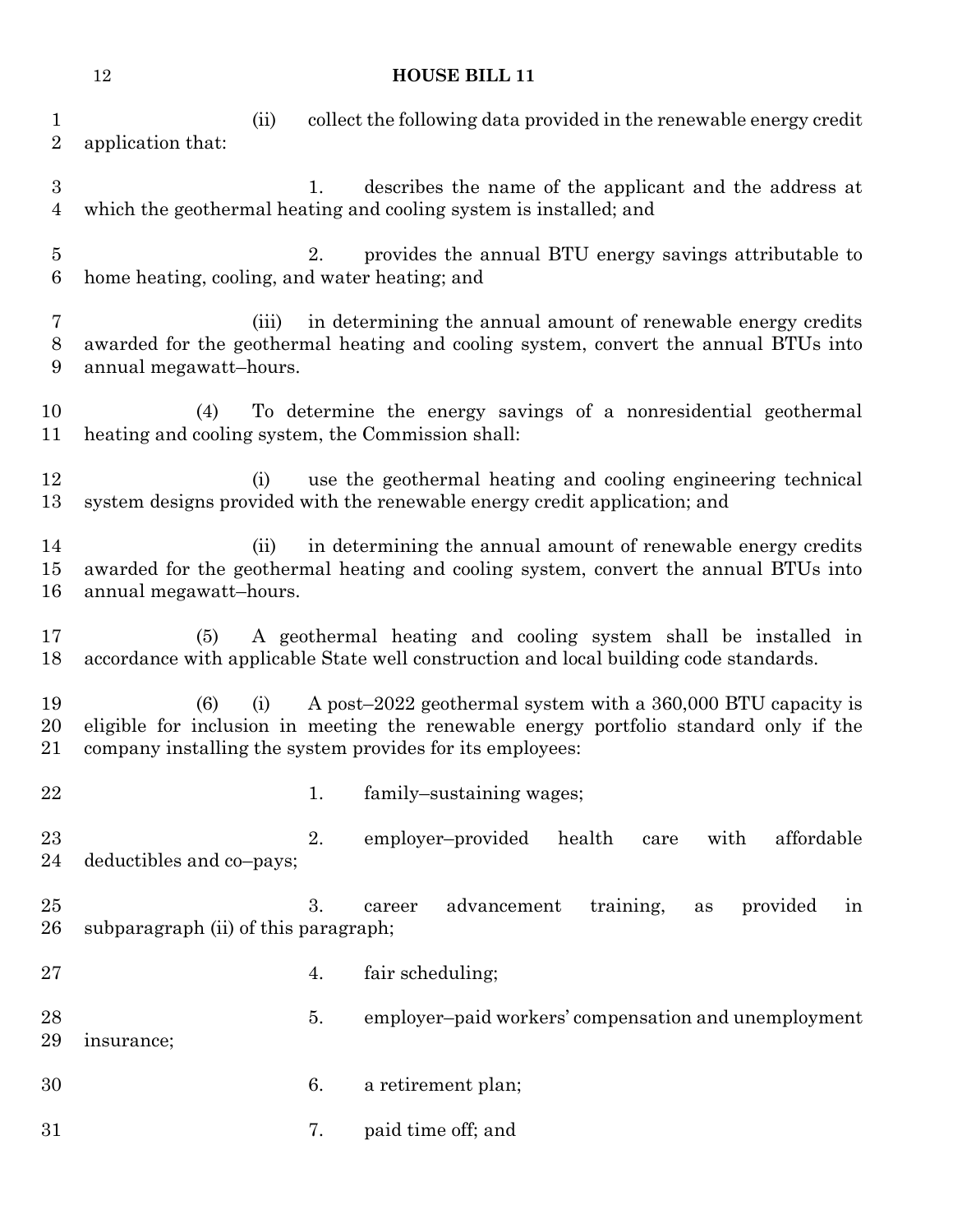| $\mathbf 1$                                | the right to bargain collectively for wages and benefits.<br>8.                                                                                                                                                                                                                                                   |
|--------------------------------------------|-------------------------------------------------------------------------------------------------------------------------------------------------------------------------------------------------------------------------------------------------------------------------------------------------------------------|
| $\overline{2}$<br>$\overline{3}$<br>4<br>5 | As part of the career advancement training the installation<br>(ii)<br>company provides, the company shall ensure that a minimum of 10% of the employees<br>working on the installation are enrolled in an apprenticeship program approved by and<br>registered with the State or the federal government.         |
| $\,6\,$<br>7                               | Compliance with this paragraph shall be regulated and enforced<br>(iii)<br>by the Maryland Department of Labor.                                                                                                                                                                                                   |
| $8\,$<br>$\boldsymbol{9}$                  | Energy from a thermal biomass system is eligible for inclusion in<br>(i)<br>(1)<br>meeting the renewable energy portfolio standard.                                                                                                                                                                               |
| 10<br>11                                   | A person that owns and operates a thermal biomass system that<br>(2)<br>(i)<br>uses anaerobic digestion is eligible to receive a renewable energy credit.                                                                                                                                                         |
| 12<br>13<br>14<br>15                       | A person that owns and operates a thermal biomass system that<br>(ii)<br>uses a thermochemical process is eligible to receive a renewable energy credit if the person<br>demonstrates to the Maryland Department of the Environment that the operation of the<br>thermal biomass system:                          |
| 16<br>17                                   | is not significantly contributing to local or regional air<br>1.<br>quality impairments; and                                                                                                                                                                                                                      |
| 18<br>19<br>20                             | 2.<br>will substantially decrease emissions of oxides of nitrogen<br>beyond that achieved by a direct burn combustion unit through the use of precombustion<br>techniques, combustion techniques, or postcombustion techniques.                                                                                   |
| 21<br>22<br>23<br>24                       | A person that is eligible to receive a renewable energy credit under<br>(3)<br>paragraph (2) of this subsection shall receive a renewable energy credit equal to the amount<br>of energy, converted from BTUs to kilowatt-hours, that is generated by the thermal<br>biomass system and used on site.             |
| 25<br>26<br>27                             | The total amount of energy generated and consumed for a residential,<br>(4)<br>nonresidential, or commercial thermal biomass system shall be measured by an on-site<br>meter that meets the required performance standards established by the Commission.                                                         |
| 28<br>29                                   | The Commission shall adopt regulations for the metering, verification,<br>(5)<br>and reporting of the output of thermal biomass systems.                                                                                                                                                                          |
| 30<br>31                                   | Energy from a wastewater heating or cooling system is eligible<br>$(i)$ (H)<br>(1)<br>for inclusion in meeting the renewable energy portfolio standard.                                                                                                                                                           |
| 32<br>33<br>34<br>35                       | (2)<br>A person shall receive a renewable energy credit equal to the amount of<br>energy, converted from BTUs to kilowatt-hours, that is generated by a wastewater heating<br>or cooling system for space heating or cooling, industrial heating or cooling, or another<br>useful thermal purpose, if the person: |